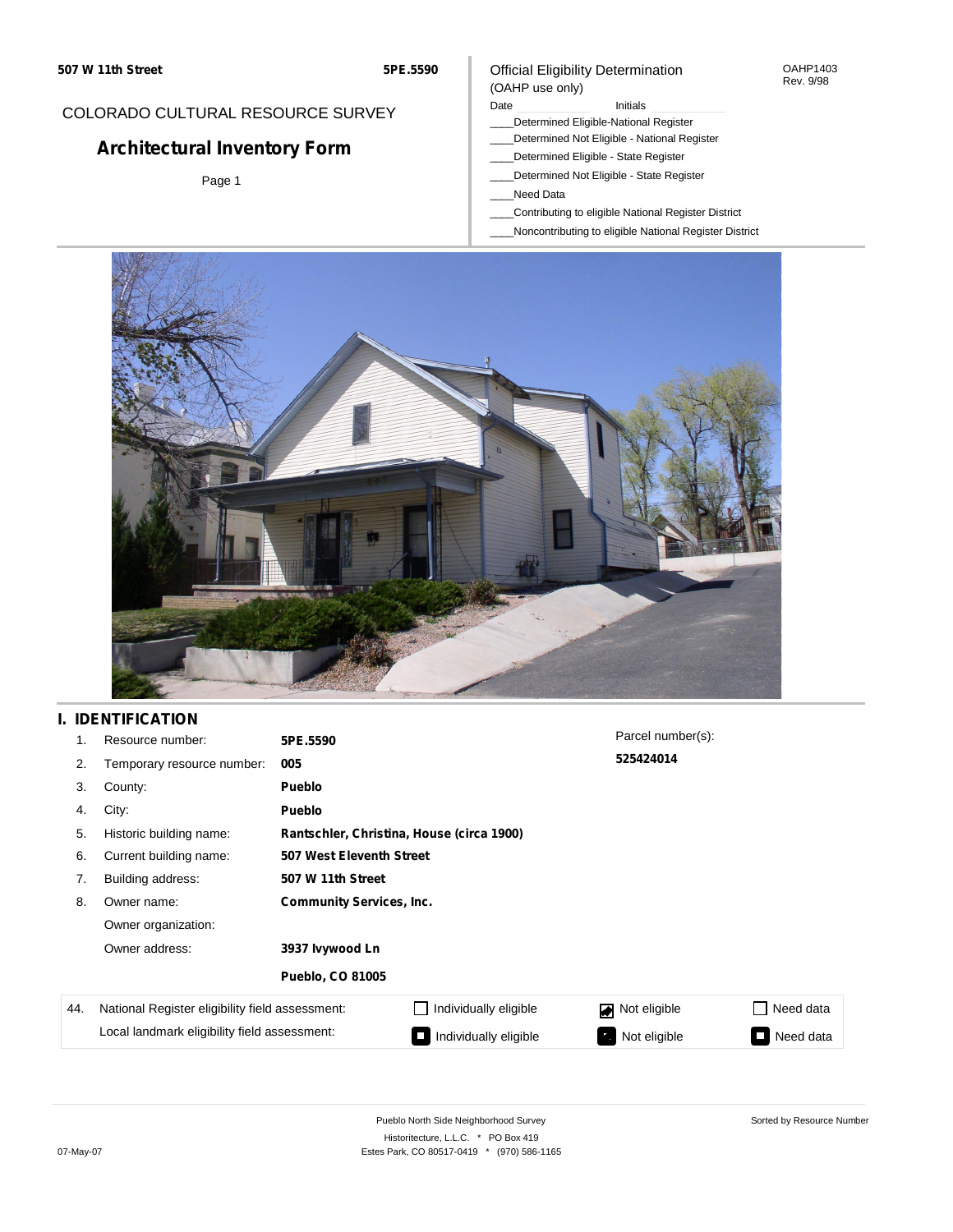Sorted by Resource Number

## **Architectural Inventory Form**

Page 2

### **II. GEOGRAPHIC INFORMATION**

| 9.  | P.M.<br>6th         | Township:<br><b>20S</b>                                    | 65W<br>Range:             |
|-----|---------------------|------------------------------------------------------------|---------------------------|
|     | 1/4<br><b>SW</b>    | of NW<br>of <b>SE</b><br>1/4<br>1/4<br>of<br><b>SE</b> 1/4 | of Section<br>25          |
| 10. | UTM reference zone: | 13                                                         |                           |
|     | Easting:            | 533833<br>Northing:                                        | 4236440                   |
| 11. | USGS quad name:     | <b>Northeast Pueblo</b><br>Scale:                          | 7.5                       |
|     | Year:               | 1961 (Photorevised 1970 and<br>1974)                       |                           |
| 12. | $Lot(s)$ :          | Lot 14; Block 36                                           |                           |
|     | Addition:           | <b>County Addition</b>                                     | Year of addition:<br>1869 |

13. Boundary description and justification:

The boundary, as described above, contains but does not exceed the land historically associated with this property.

П Metes and bounds exist:

### **III. ARCHITECTURAL DESCRIPTION**

| 14. | Building plan (footprint, shape):<br>Other building plan descriptions: | <b>Irregular Plan</b>                |                       |
|-----|------------------------------------------------------------------------|--------------------------------------|-----------------------|
| 15. | Dimensions in feet (length x width):                                   | 1,590 square feet                    |                       |
| 16. | Number of stories:                                                     | 11/2                                 |                       |
| 17. | Primary external wall material(s):                                     | <b>Synthetics/Vinyl</b>              | Other wall materials: |
| 18. | Roof configuration:<br>Other roof configurations:                      | <b>Gabled Roof/Front Gabled Roof</b> |                       |
| 19. | Primary external roof material:                                        | <b>Asphalt Roof/Composition Roof</b> |                       |
|     | Other roof materials:                                                  |                                      |                       |
| 20. | Special features:                                                      | <b>Roof Treatment/Dormer</b>         |                       |
|     |                                                                        | Porch                                |                       |

#### 21. General architectural description:

Oriented to the south, this duplex rests on a combination of random-coursed sandstone rubble and concrete foundations, Paleyellow, horizontal vinyl siding, with blue, vinyl cornerboards, clads the exterior walls. Two-story, shed-roofed bays protrude from the east and west elevations. Numerous, single-story, shed-roofed additions have been made to the rear of the dwelling. Windows are generally 1-over-1-light, double-hung sash, with brown, aluminum frames. A single-light casement window, with brown aluminum frames, pierces the center of the front- (south-) facing gable. The west elevation hosts 1-beside-1-light, slidingsash windows, with brown, aluminum frames. The window on the south end of the west elevation's first story has an arched transom light. A hipped-roof porch extends across the entire front (south) façade. It features a concrete floor, tan-brick planters, and black, wrought-iron supports. The porch is accessed via concrete steps from the east end of the south elevation and on the west end. Two doorways open onto the porch, from either end of the facade. The eastern door is a 6-panel, whitepainted, metal door, opening behind a brown, aluminum-frame storm door. The western door is identical except that it boasts sidelights. A shed-roofed dormer emerges from the south end of the roof's east-facing slope. It does not have any windows. Gray asphalt shingles cover most roof surfaces; however, shed-roofed additions to the rear and east elevations have gray, rolled asphalt roofing. Blue vinyl fascia and yellow vinyl soffit boxes the eaves; the shed-roofed dormer features exposed rafter **ends.**

22. Architectural style:

**No Style**

Pueblo North Side Neighborhood Survey Historitecture, L.L.C. \* PO Box 419 07-May-07 **Estes Park, CO 80517-0419** \* (970) 586-1165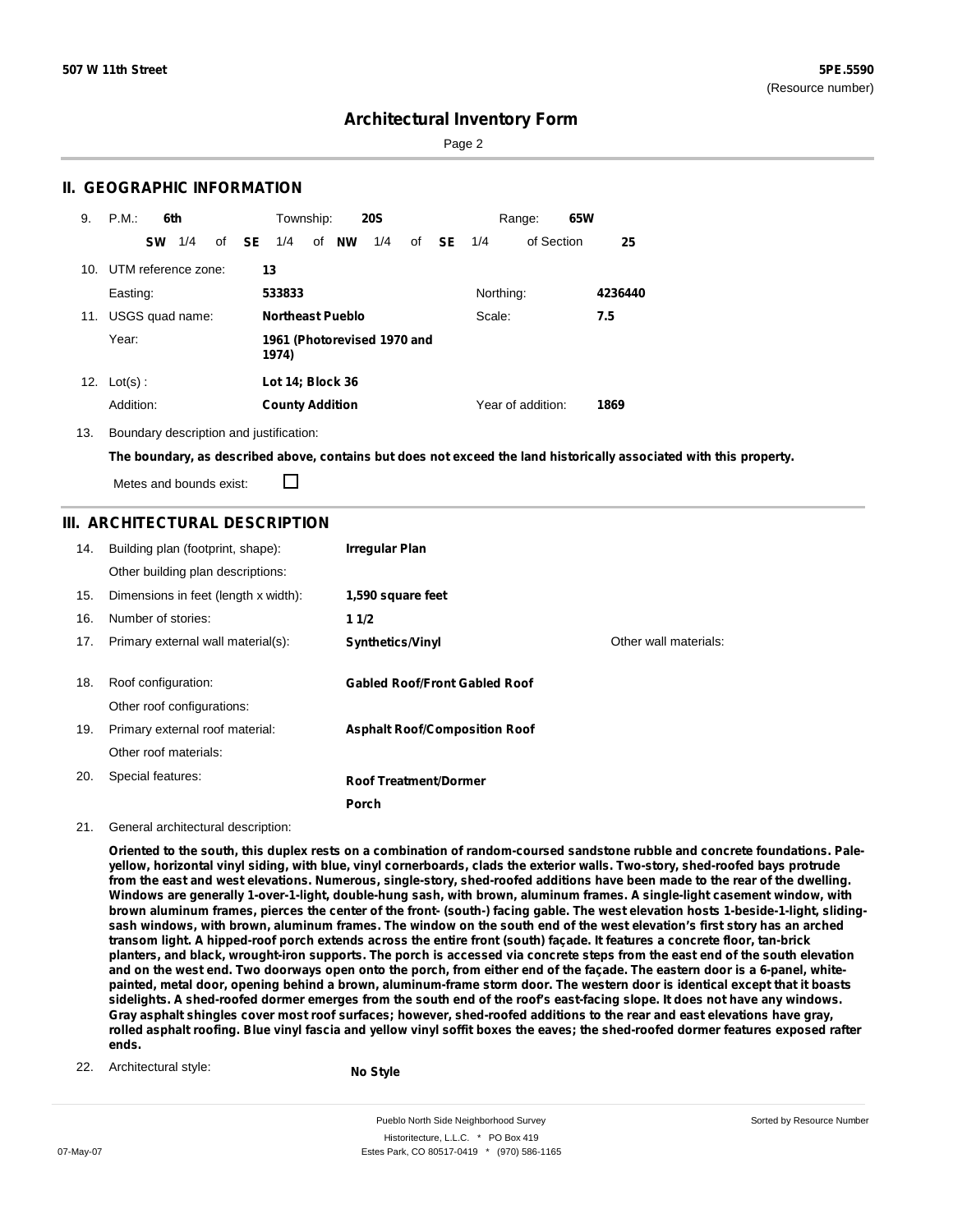Page 3

|  | Other architectural styles: |  |
|--|-----------------------------|--|
|--|-----------------------------|--|

Front-gabled, wood-framed duplex

Building type:

23. Landscape or special setting features:

This property is located on terrain sloping rather steeply downward from north to south, with an elevation of around 4,700 feet above mean sea level. The neighborhood features modest, one- and two-story houses. A grass strip, generally planted with large cottonwood or elm trees, separates the sidewalk from the street. This property is located on the north side of West 11th Street, an east-west-oriented thoroughfare. It is situated between a parking lot to the east and 509 West 11th Street to the west. A planted grass yard, with mature landscaping, surrounds the dwelling. Much of the front yard is terraced with concrete retaining walls, while a concrete slab anchors the hillside on the south end of the east property line.

#### 24. Associated buildings, features or objects:

1 : Type: **Shed** Describe: **A shed is located northwest of the house. Oriented to the east, the rectangular structure rests on a concrete slab. The structure appears to be constructed of adobe or clay brick, covered in cream-painted stucco. Square window openings, which pierce the north and front (east) elevations, have been boarded shut but retain white-painted, wood surrounds. The north end of the front (east) elevation hosts a white-painted, 5-panel door. Another door opens on the south elevation. It is constructed of blue-painted vertical planks in a white-painted frame. Gray, rolled asphalt covers the shed roof, and a parapet caps all but the west elevation.**

### **IV. ARCHITECTURAL HISTORY**

| 25. | Date of Construction:  | Estimate: | 1885 | Actual:                                                                                                                                                 |
|-----|------------------------|-----------|------|---------------------------------------------------------------------------------------------------------------------------------------------------------|
|     | Source of Information: |           |      | Sanborn Fire Insurance Maps (for Pueblo, Colorado). New York: Sanborn Map and<br>Publishing Co., 1883, 1886, 1889, 1893, 1904-05, 1904-51, and 1904-52. |
| 26. | Architect:             | unknown   |      |                                                                                                                                                         |
|     | Source of information: |           |      |                                                                                                                                                         |
| 27. | Builder:               | unknown   |      |                                                                                                                                                         |
|     | Source of information: |           |      |                                                                                                                                                         |
| 28. | Original Owner:        | unknown   |      |                                                                                                                                                         |
|     | Source of information: |           |      |                                                                                                                                                         |

Construction history: 29.

> According to Pueblo County Tax Assessor records, this building was constructed in 1901. However, it appears on an 1889 Sanborn map and a city directory listing appears in 1890, suggesting that it was built around 1885. The house has been modified periodically though its history. But the rate of those alterations accelerated and the size of additions increased after the 1950s. According to assessor records, the duplex underwent a major remodeling in 1995. Based on Sanborn maps, the **shed was constructed around 1900.**

30. Location: **original** Date of move(s):

### **V. HISTORICAL ASSOCIATIONS**

| 31. | Original use(s):     | <b>Single Dwelling</b>   |
|-----|----------------------|--------------------------|
| 32. | Intermediate use(s): | <b>Multiple Dwelling</b> |
|     | 33. Current use(s):  | <b>Multiple Dwelling</b> |
|     | 34. Site type(s):    | residence, duplex        |

35. Historical background:

The earliest name associated with this property was Christina Rantschler, the widow of John M. Rantschler. They were both Pueblo County pioneers, ranching on the Huerfano River. At some point shortly before or after John's death, Christina moved to this house with her children, most of whom were also involved in the ranching business. Boarding with them with the was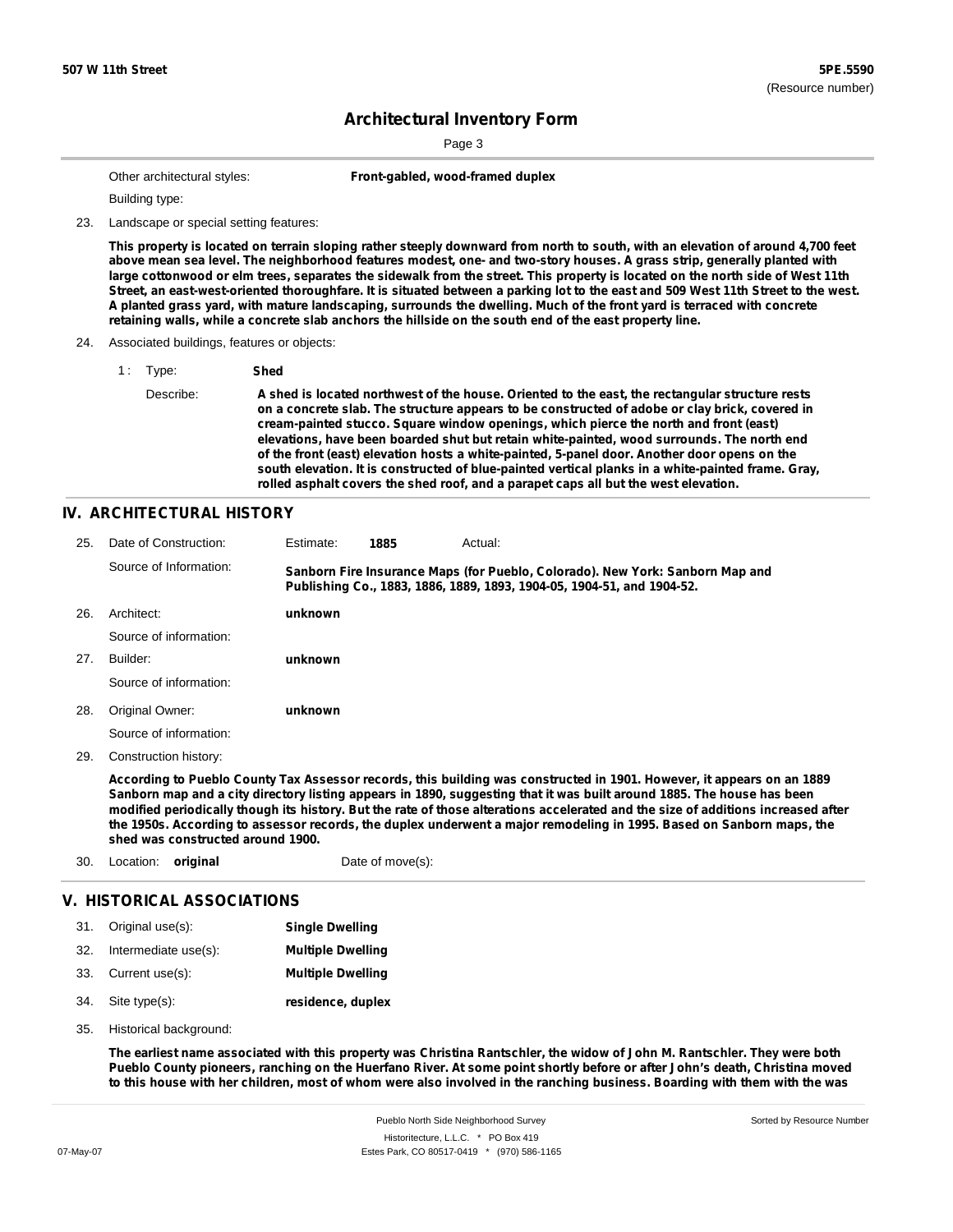Page 4

**the Chamness family, candy makers for the Colorado Confectionary Company.**

By 1915, Matilda Schnelling Hornberger resided here. She was born in Berlin, Missouri, on March 19, 1857. Hornberger resided here until around 1925. She died in 1927. Fay D. Hall lived here in 1935. Around 1940, Nell Hausman owned the property. It appears the house became a five- to six-unit apartment at that time. By 1950, Harvey E. Jorstad owned the property, selling it between then and 1955 to Frank Ganatta. Agnes Ganatta continued to own the property through the 1960s. Clarence Roybal owned the property from 1985 to 1990, when Robert F. and Ina Kay Padgett acquired it. Community Services, Inc., the current **owner, obtained the property in 1993. Currently the building contains only two apartments.**

**Pueblo County Office of Tax Assessor. Property information card [internet].**

**Pueblo City Directory. Pueblo, Co.; Salt Lake City; Kansas City, Mo.; and others: R.L. Polk & Co, consulted 1886 through 2003.**

**"Hornberger Funeral Serivces on Friday." Pueblo Chieftain, 16 June 1927, p. 3.**

**"Rantschler (Frank F.)" [obituary]. Pueblo Chieftain, 22 October 1950, p. 8.**

**"Frank Ganatta" [obituary]. Pueblo Chieftain, 15 August 1999, p. 2B.**

<sup>36.</sup> Sources of information: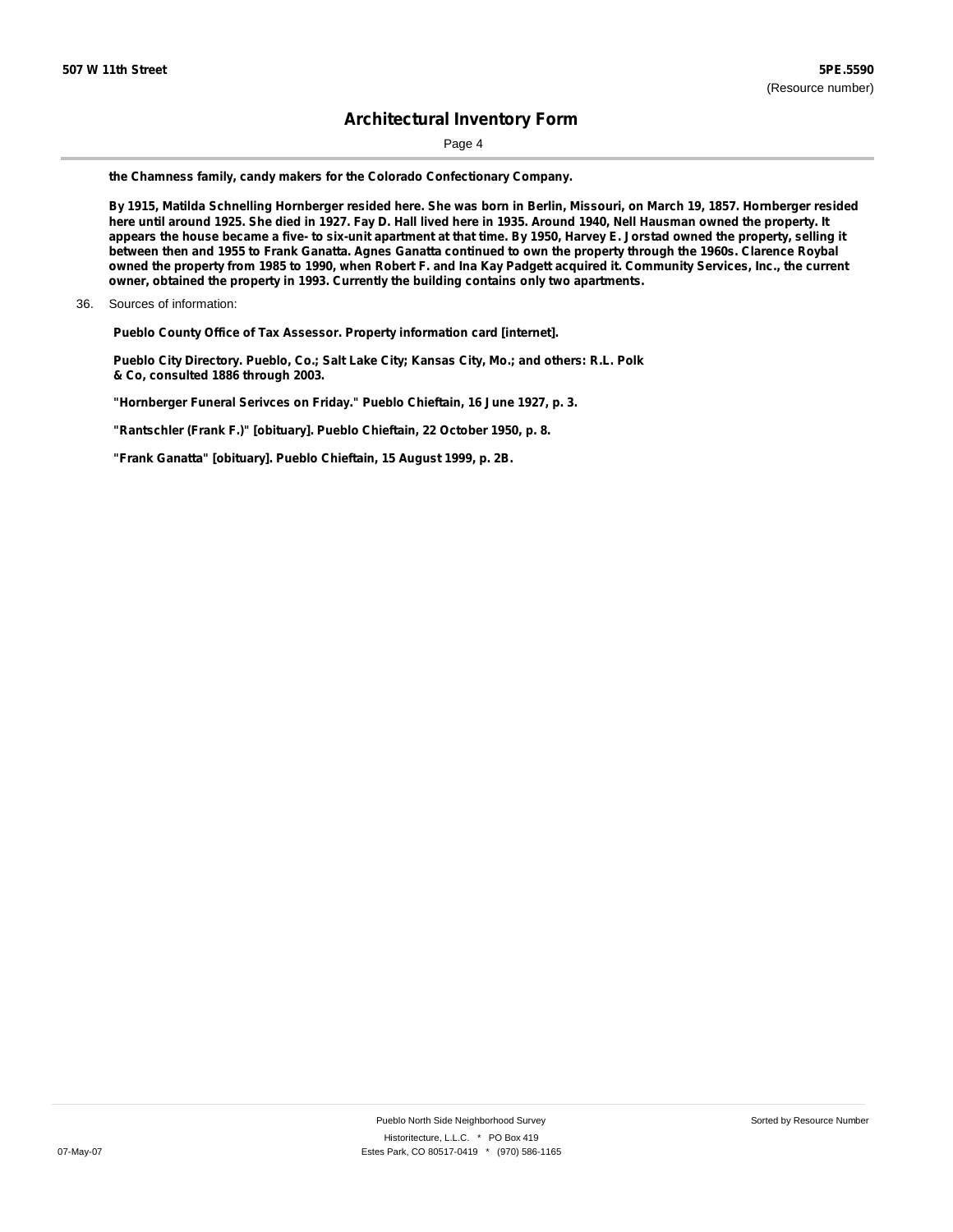Sorted by Resource Number

# **Architectural Inventory Form**

Page 5

|     | <b>VI. SIGNIFICANCE</b>                                                                                                                                                                        |  |  |  |  |
|-----|------------------------------------------------------------------------------------------------------------------------------------------------------------------------------------------------|--|--|--|--|
| 37. | Local landmark designation:<br>Yes $\Box$<br>No.<br>HE 2                                                                                                                                       |  |  |  |  |
|     | Designation authority:                                                                                                                                                                         |  |  |  |  |
|     | Date of designation:                                                                                                                                                                           |  |  |  |  |
| 38. | Applicable National Register criteria:                                                                                                                                                         |  |  |  |  |
|     |                                                                                                                                                                                                |  |  |  |  |
|     | A. Associated with events that have made a significant contribution to the broad pattern of our history.<br>B. Associated with the lives of persons significant in our past.<br>$\blacksquare$ |  |  |  |  |
|     | C. Embodies the distinctive characteristics of a type, period, or method of construction, or represents the work<br>П                                                                          |  |  |  |  |
|     | of a master, or that possess high artistic values, or represents a significant and distinguished entity whose<br>components may lack individual distinction.                                   |  |  |  |  |
|     | D. Has yielded, or may be likely to yield, information important in history or prehistory.                                                                                                     |  |  |  |  |
|     | Qualifies under Criteria Considerations A through G (see manual).<br>$\sim$                                                                                                                    |  |  |  |  |
|     | Does not meet any of the above National Register criteria.<br>₩                                                                                                                                |  |  |  |  |
|     | <b>Pueblo Standards for Designation:</b>                                                                                                                                                       |  |  |  |  |
|     | 1a. History                                                                                                                                                                                    |  |  |  |  |
|     | Have direct association with the historical development of the city, state, or nation; or<br>$\mathbf{r}_\perp$                                                                                |  |  |  |  |
|     | 1b. History                                                                                                                                                                                    |  |  |  |  |
|     | Be the site of a significant historic event; or<br>$\blacksquare$                                                                                                                              |  |  |  |  |
|     | 1c. History                                                                                                                                                                                    |  |  |  |  |
|     | Have direct and substantial association with a person or group of persons who had influence on society.<br>$\overline{\phantom{a}}$                                                            |  |  |  |  |
|     | 2a. Architecture                                                                                                                                                                               |  |  |  |  |
|     | Embody distinguishing characteristics of an architectural style or type; or<br>$\mathcal{L}_{\mathcal{A}}$                                                                                     |  |  |  |  |
|     | <u>2b. Architecture</u>                                                                                                                                                                        |  |  |  |  |
|     | Be a significant example of the work of a recognized architect or master builder, or<br>$\Box$                                                                                                 |  |  |  |  |
|     | 2c. Architecture                                                                                                                                                                               |  |  |  |  |
|     | Contain elements of architectural design, engineering, materials, craftsmanship, or artistic merit which represent a<br>$\Box$<br>significant or influential innovation;                       |  |  |  |  |
|     | 2d. Architecture                                                                                                                                                                               |  |  |  |  |
|     | Portray the environment of a group of people or physical development of an area of the city in an era of history<br>$\Box$<br>characterized by a distinctive architectural style.              |  |  |  |  |
|     | 3a. Geography                                                                                                                                                                                  |  |  |  |  |
|     | Have a prominent location or be an established, familiar, and orienting visual feature of the contemporary city, or                                                                            |  |  |  |  |
|     | 3b. Geography                                                                                                                                                                                  |  |  |  |  |
|     | Promote understanding and appreciation of Pueblo's environment by means of distinctive physical characteristics<br>or rarity; or                                                               |  |  |  |  |
|     | 3c. Geography                                                                                                                                                                                  |  |  |  |  |
|     | Make a special contribution to Pueblo's distinctive character.<br>$\Box$                                                                                                                       |  |  |  |  |
|     | <b>Not Applicable</b>                                                                                                                                                                          |  |  |  |  |
|     | Does not meet any of the above Pueblo landmark criteria.<br>$\overline{\phantom{a}}$                                                                                                           |  |  |  |  |
| 39. | Area(s) of Significance:<br><b>Not Applicable</b>                                                                                                                                              |  |  |  |  |
| 40. | Period of Significance:<br>n/a                                                                                                                                                                 |  |  |  |  |
| 41. | National:<br>Level of significance:<br>State<br>Local<br>$\sim$<br>□                                                                                                                           |  |  |  |  |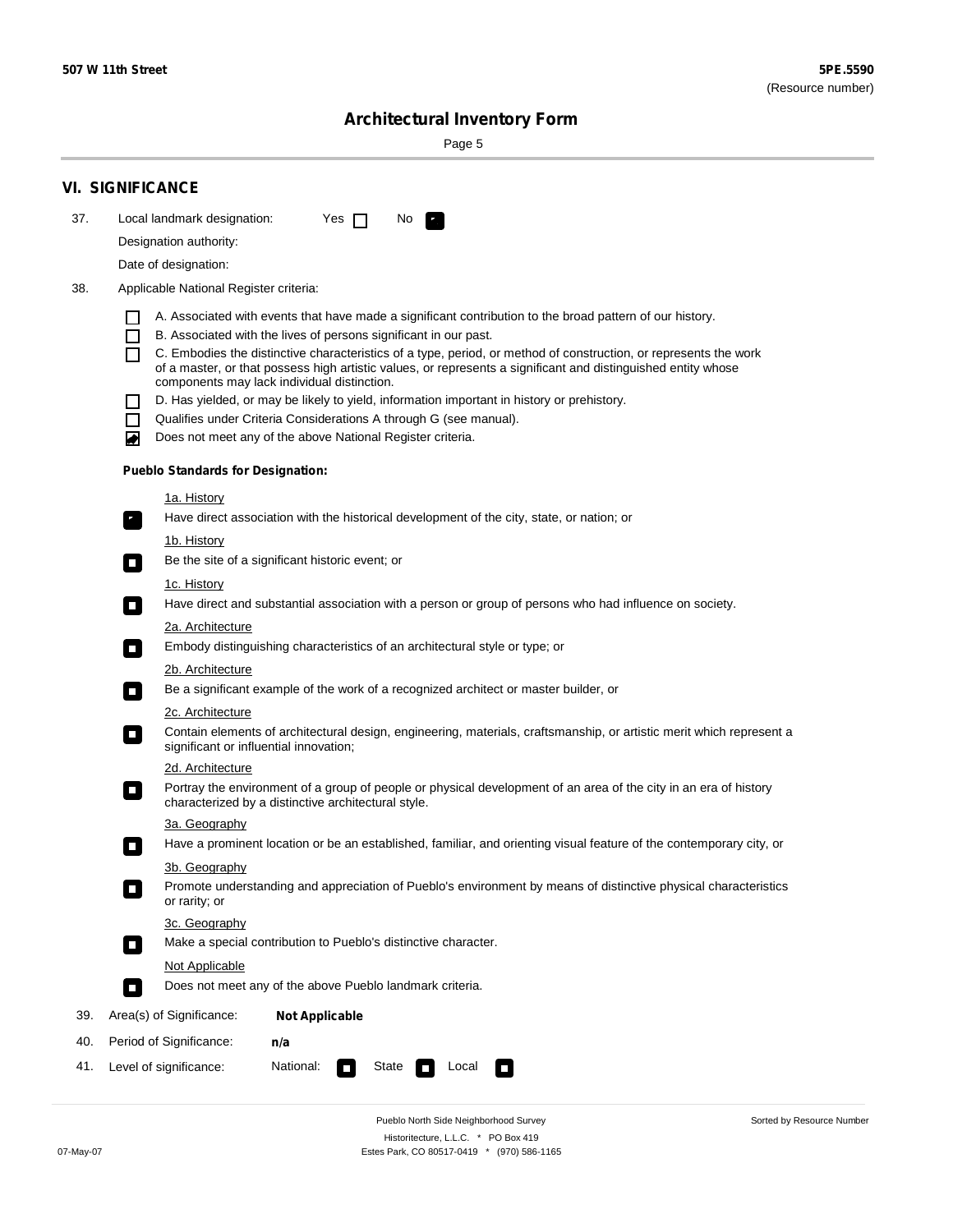Page 6

#### 42. Statement of significance:

Constructed around 1885, this dwelling at 507 West 11th Street is historically significant under Pueblo Local Landmark criterion 1A for its association with the initial stage of the development of Pueblo's North Side Neighborhood. It was one of the earliest houses constructed here. However, the levels of architectural and historical significance, combined with physical integrity, are not to the extent that this property would qualify for individual listing in the National Register of Historic Places, the Colorado State Register of Historic Properties, or as a City of Pueblo landmark. Moreover, it should not be considered a **contributing resource within any potential historic district.**

43. Assessment of historic physical integrity related to significance:

This property exhibits a low level of physical integrity relative to the seven aspects of integrity as defined by the National Park **Service and the Colorado Historical Society: location, setting, design, materials, workmanship, feeling, and association.** Additions and alterations have greatly obscured the original design, materials, workmanship, and feeling of this building.

### **VII. NATIONAL REGISTER ELIGIBILITY ASSESSMENT**



Yes Yes

П

No

No  $\blacksquare$  N/A

 $N/A$ 

If there is National Register district potential, is this building contributing:

If the building is in existing National Register district, is it contributing: 46.

### **VIII. RECORDING INFORMATION**

| Photograph numbers): | <b>CD-ROM Photo Disc: North Side Photos</b><br>File Name(s): 11thstw507                                                       |
|----------------------|-------------------------------------------------------------------------------------------------------------------------------|
| Negatives filed at:  | <b>Special Collections</b><br><b>Robert Hoag Rawlings Public Library</b><br>100 East Abriendo Avenue<br>Pueblo, CO 81004-4290 |
| Report title:        | <b>Pueblo North Side Neighborhood Survey</b>                                                                                  |
| $Date(s)$ :          | 04/19/05                                                                                                                      |
| Recorder(s):         | <b>Adam Thomas</b>                                                                                                            |
| Organization:        | Historitecture, L.L.C.                                                                                                        |
| Address:             | <b>PO Box 419</b>                                                                                                             |
|                      | Estes Park, CO 80517-0419                                                                                                     |
| Phone number(s):     | (970) 586-1165                                                                                                                |
|                      |                                                                                                                               |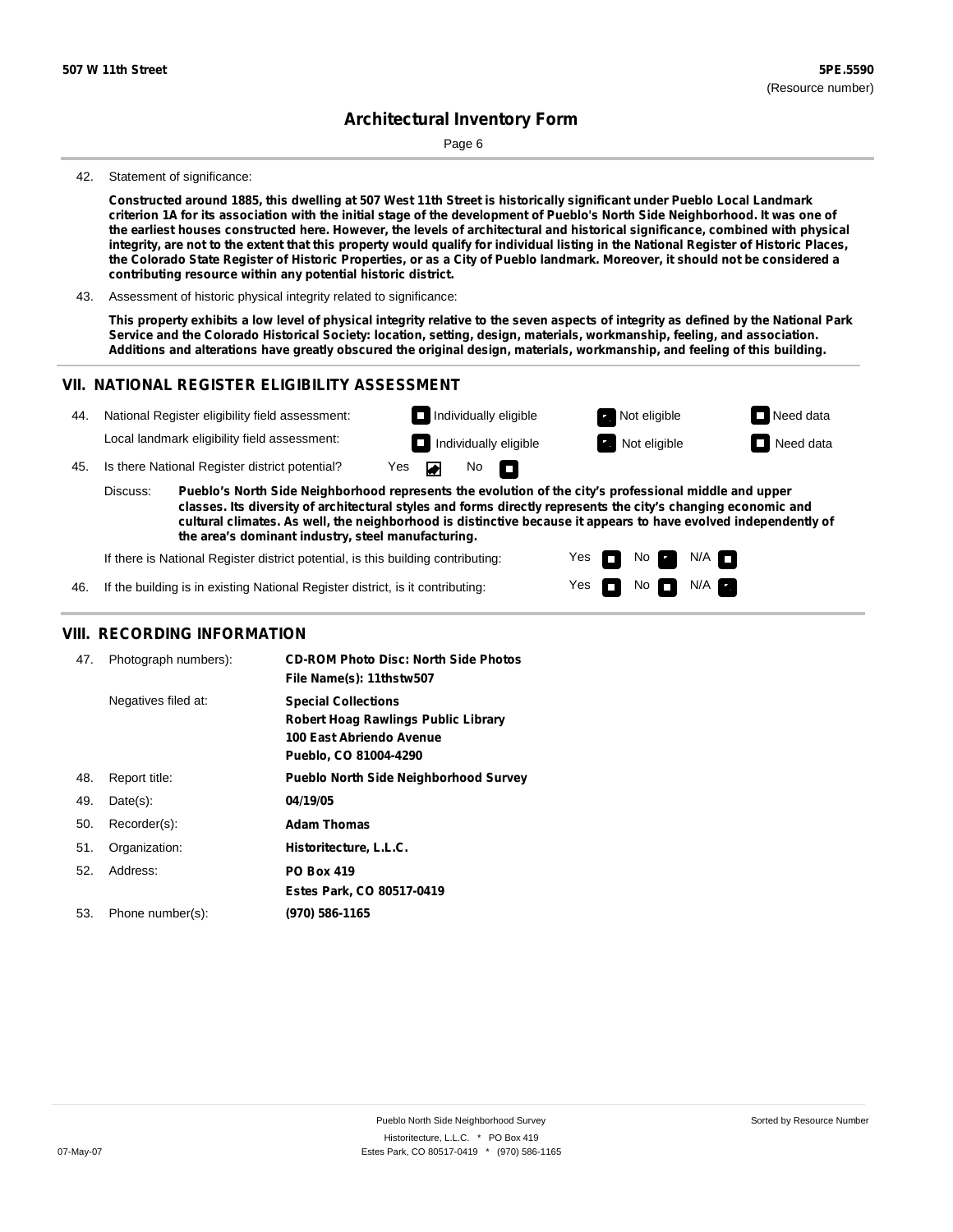Page 7